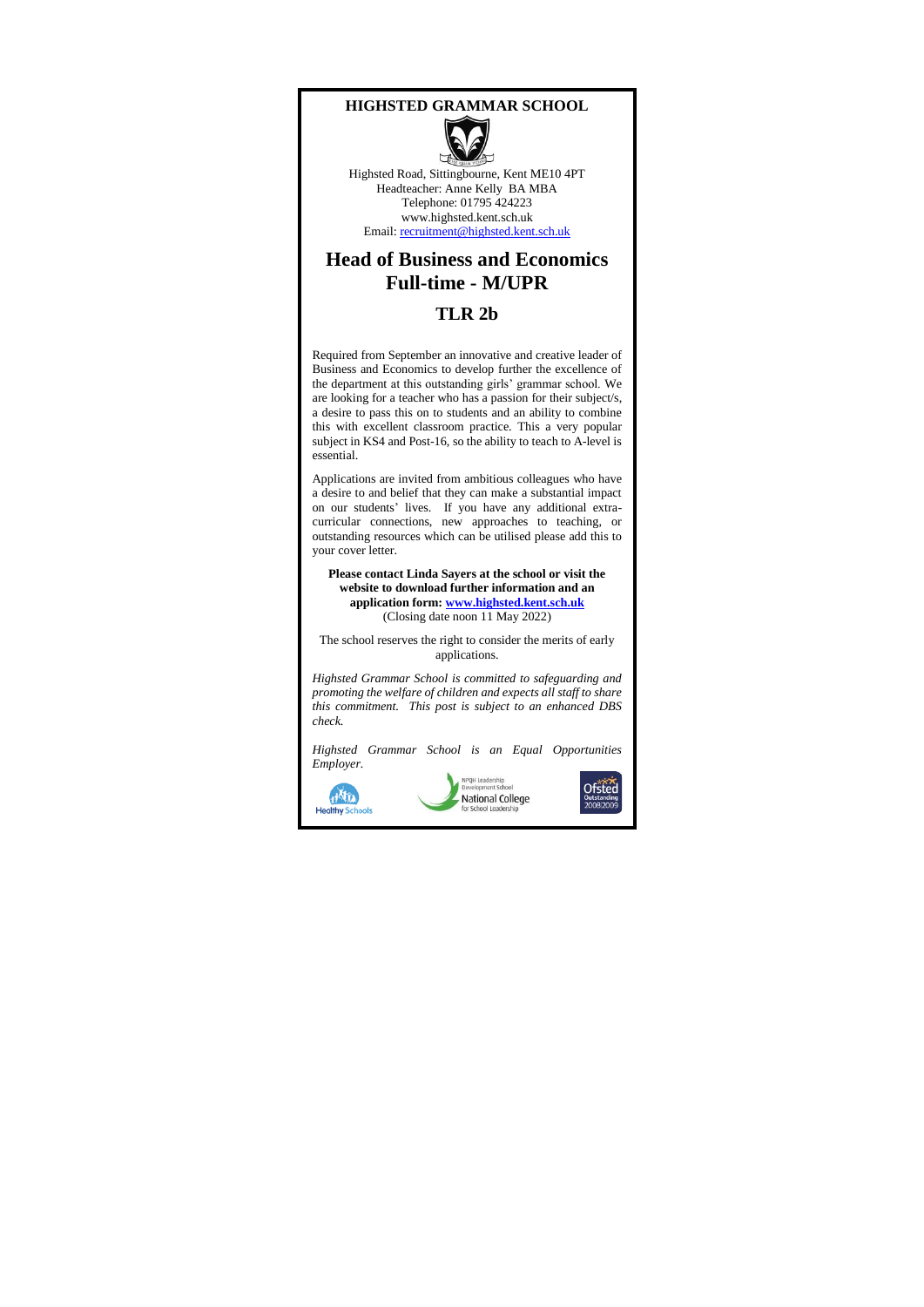

### **HIGHSTED GRAMMAR SCHOOL**

Highsted Road, Sittingbourne, Kent ME10 4PT Headteacher: Anne Kelly BA MBA Telephone: 01795 424223 Fax: 01795 429375 Email: [recruitment@highsted.kent.sch.uk](mailto:recruitment@highsted.kent.sch.uk)

## **GENERAL INFORMATION**

#### **Summer 2021 school performance: GCSE results achieved by pupils at the end of key stage four**

|                                                                 | 2021  | 2020  |
|-----------------------------------------------------------------|-------|-------|
| Percentage $A^*/A$ grades / 7 and above                         | 57.9% | 57.6% |
| Percentage of pupils gaining 9 - 4 grades, in English and maths | 100%  | 100\% |
| Percentage of pupils gaining at least two 9 - 4 grades, science | 99.2% | 100\% |
| Percentage of pupils gaining at least one 9 - 4 grade, MFL      | 94.3% | 98.4% |
| Percentage of pupils achieving history or geography $9 - 4$     | 99.0% | 98.4% |
| Percentage of pupils achieving English Baccalaureate*           | 98.4% | 98.3% |

\* **English Baccalaureate** consists of 9 - 4 grades at full GCSE in English, mathematics, two science subjects, a foreign language and history or geography.

#### **A-level results achieved by students at the end of Year 13**

|                            | 2021 | 2020 |
|----------------------------|------|------|
| Percentage pass rate       | 100% | 100% |
| Percentage $A^*$ -B grades | 83%  | 81%  |

*'Highsted Grammar School is an outstanding school. It knows its strengths and areas requiring improvement very well.'*

*'The school is ambitious for its students and is very effectively focusing the staff team and the girls themselves on raising their expectations and achievements.'*

*'The school effectively enables girls to make excellent progress. They achieve the highest academic standards.'*

*'The curriculum gives girls an outstanding range of experiences and there is excellent involvement in extracurricular activities.'*

*'There is a strong mutual respect between staff and girls. Initiative is encouraged and girls say that they get on very well together, help one another and enjoy school.'*

(Ofsted Inspection report 2009)

Highsted Grammar School is a small girls' grammar school (around 900 on roll, including 182 in Sixth Form) situated in the North Kent town of Sittingbourne. As an outstanding school, we were one of the first to convert to academy status in the autumn term 2010.

Excellent road and rail connections give easy access to London, Canterbury, Ashford and the Continent. Sailing and swimming facilities in the area are good and there are plenty of community activities (for example, orchestral, choral, theatrical clubs, etc.) available. Theatres in Canterbury and Maidstone, as well as those in London, provide entertainment. A well-equipped sports complex in the town has excellent facilities both for the serious sportsman and woman and for family recreational use. House prices are relatively low for the South East and opportunities for further professional development are excellent.

The school itself is a high-performing girls' school, where pastoral care and enrichment feature as highly as academic success. Having featured three times in Her Majesty's Chief Inspector's list of outstanding schools, we are proud to play a leading role in the education of young people in our area. The pupils are exceptional in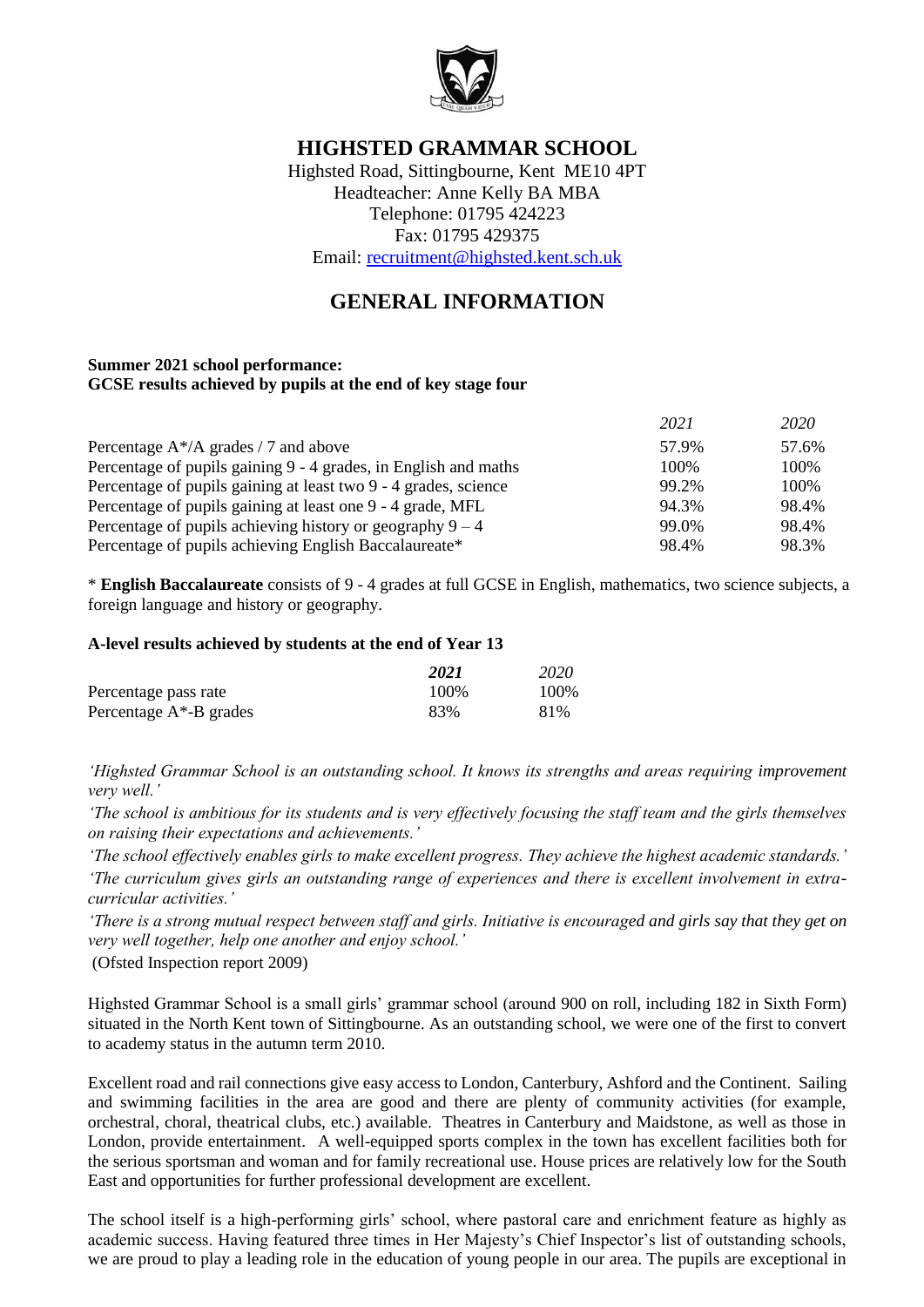every way – they are enthusiastic, personable, caring, and show considerable initiative – and we enjoy the strong support of parents. Likewise, the staff team – teaching, support and administrative – is talented, dedicated, hardworking and committed to the continuing success of the school. The governing body represents a group of capable, multi-skilled individuals, wholly supportive of the work we do.

The main block of the school was opened in 1958 when the school moved from older premises and since then other buildings have been added, including a technology block, new laboratories and additional classrooms. Development of the site continues with an imaginative, multi-purpose teaching area – the Hi-pod; new PE and dance studio, language laboratory and media studies/photography suite.

The Learning Resource Centre was created out of the old school library and boasts a light, comfortable and airy environment with good book stock, excellent ICT facilities and a pleasant reading area. It is very popular with students and well used by all age groups. Books, newspapers and specialist magazines are catalogued alongside other media and loans are monitored through an electronic library management system. Much of the day-to-day running of the Centre is undertaken by a group of library prefects, trained and overseen by the Centre Manager.

Highsted is a school of opportunity for staff as well as pupils, winning the School Achievement Award in two out of the three years that the scheme ran. We contribute extensively to initial teacher training, with many PGCE and SCITT trainees successfully completing their programme in the school each year and in recent years, no less than six members of the leadership team have been promoted to headship posts.

Pupils are granted places at the school on the basis of success in the Kent selection tests or the Highsted Test, broadly speaking they represent the top 25% of the ability range. The economic and social characteristics of the locality are not the most affluent in Kent, so opportunities for value-added are high and the school is able to make a real impact within the community. At Sixth Form level we work in partnership with two other local schools, Borden Grammar (boys) and Fulston Manor (mixed). Through this arrangement, we focus mainly on A-level provision and are able to offer more than 34 different courses, including several applied A-level options. Highsted continues to be placed in the top 100 secondary schools (The Telegraph) based on our A-level results.

The school, formerly sponsored by Microsoft, received specialist school status through science and consequently we have implemented major changes to the ICT infrastructure to make full use of these connections. Across the school we regard this not only as a strategy to develop science further and promote the role of women in this area, but also as the opportunity to enhance provision across the whole curriculum.

Music and drama within the school are exceptional, with high quality productions taking place every term. There is a strong choral tradition in the school. Sporting activity also features highly in the work that we do, and the pupils enjoy both local and national recognition in areas as diverse as cricket, judo and life-saving. Other extracurricular activities are wide-ranging and responsive to student need. A very strong School Council has been an established part of Highsted for more than 50 years.

The school has enjoyed a long-standing partnership with Gymnasium Fridericianum, Erlangen in Bavaria and this has led to regular exchange visits for more than 25 years. From our advantageous geographical position, we are also able to undertake day trips to Europe and each year there are study visits to France, Belgium and Italy, organised by different subject areas. For the first time in 2005, a group of Year 12 students spent three weeks in quality work experience placements in Brussels and this has become a regular part of the summer term enrichment programme, supported by substantial grants from the EU.

From this brief description, potential candidates will realise that this grammar school offers far more than a purely academic focus. This does not come about by accident. It is entirely dependent on the determination and commitment of the whole school community, alongside effective delegation of tasks. If you have the potential to contribute to an exceptional school and would like to be part of a friendly, winning team, we would love to hear from you!

This post would suit a creative and ambitious professional who can work well as part of a team, is keen to contribute ideas and take on new initiatives and has high expectations of the students. It provides an opportunity to work with able and well-motivated students within a successful department and with friendly colleagues. Flexibility and a personal desire to broaden professional experience would be an advantage.

In line with supporting the wellbeing of all staff, all Highsted employees will receive a private health care package supported by Benenden Health Care.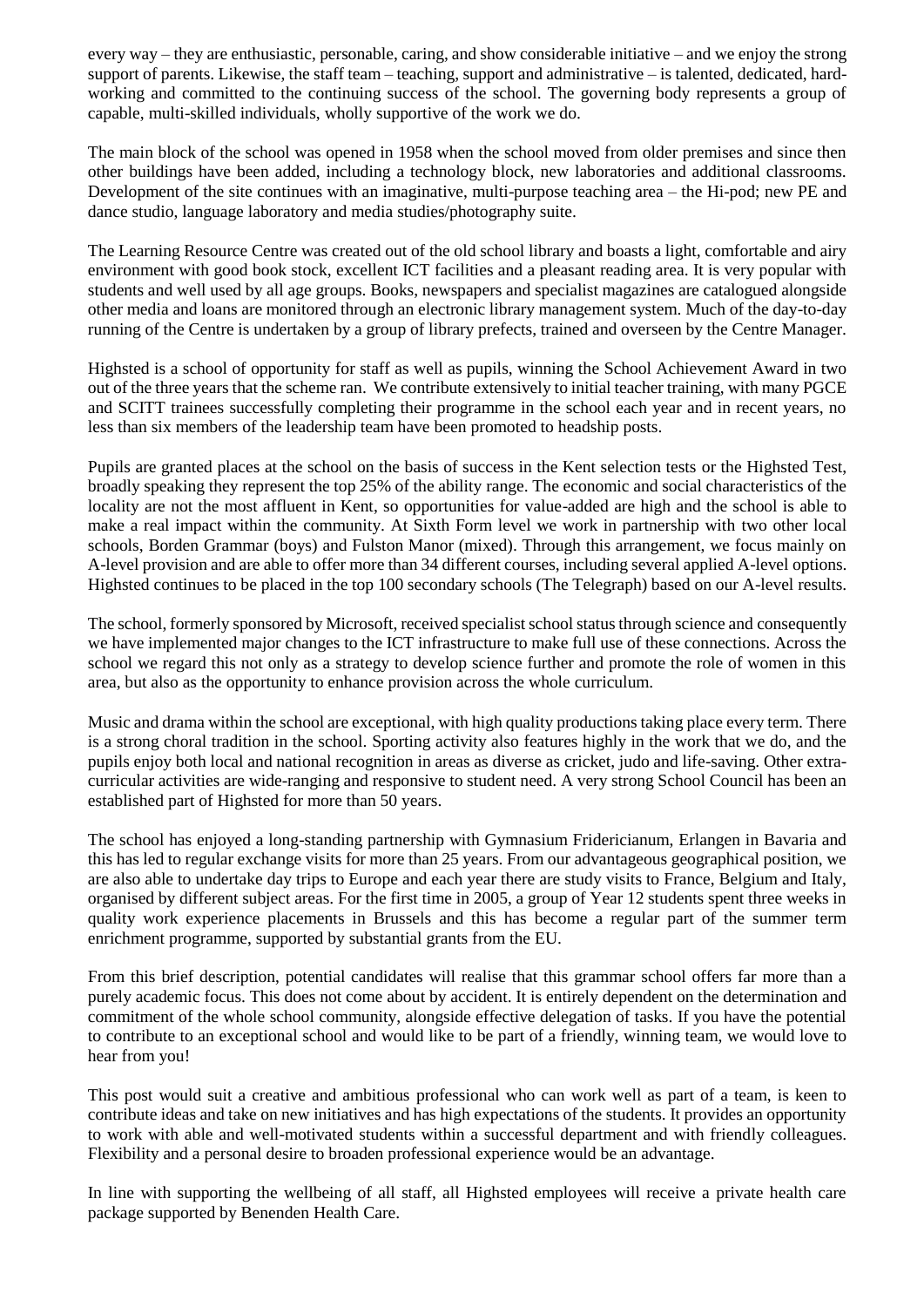#### **The Business and Economics Department**

We are looking for a dynamic, innovative and hard-working individual to join a committed, friendly and highperforming Business and Economics department that genuinely operates as a team – supporting and motivating one another in what is often demanding but always enjoyable work. Members of the department are encouraged to develop new resources in small teams and new ideas are valued. This is a time of exciting change, as we take forward major developments in specifications and the curriculum, so your vision will be very important to our work.

The department's results and progress measures are high. Our aim is always to enrich the wider education and development of the whole child, future citizen and adult; our courses offer plenty of opportunity to do that. We teach AQA GCSE Business, AQA A-Level Business and AQA A-Level Economics. The department is well resourced, operates in a collegiate spirit of shared excellence and there is a tradition of inspiring and encouraging one another to impact on learning in exciting ways.

We are committed to contributing to the continuous improvement of teaching and learning: as individual practitioners, as a team and as members of an outstanding school community. We are looking forward to appointing an outstanding colleague who can contribute to the progress of Business and Economics students with energy, passion and skill.

Anne Kelly (March 2022) Headteacher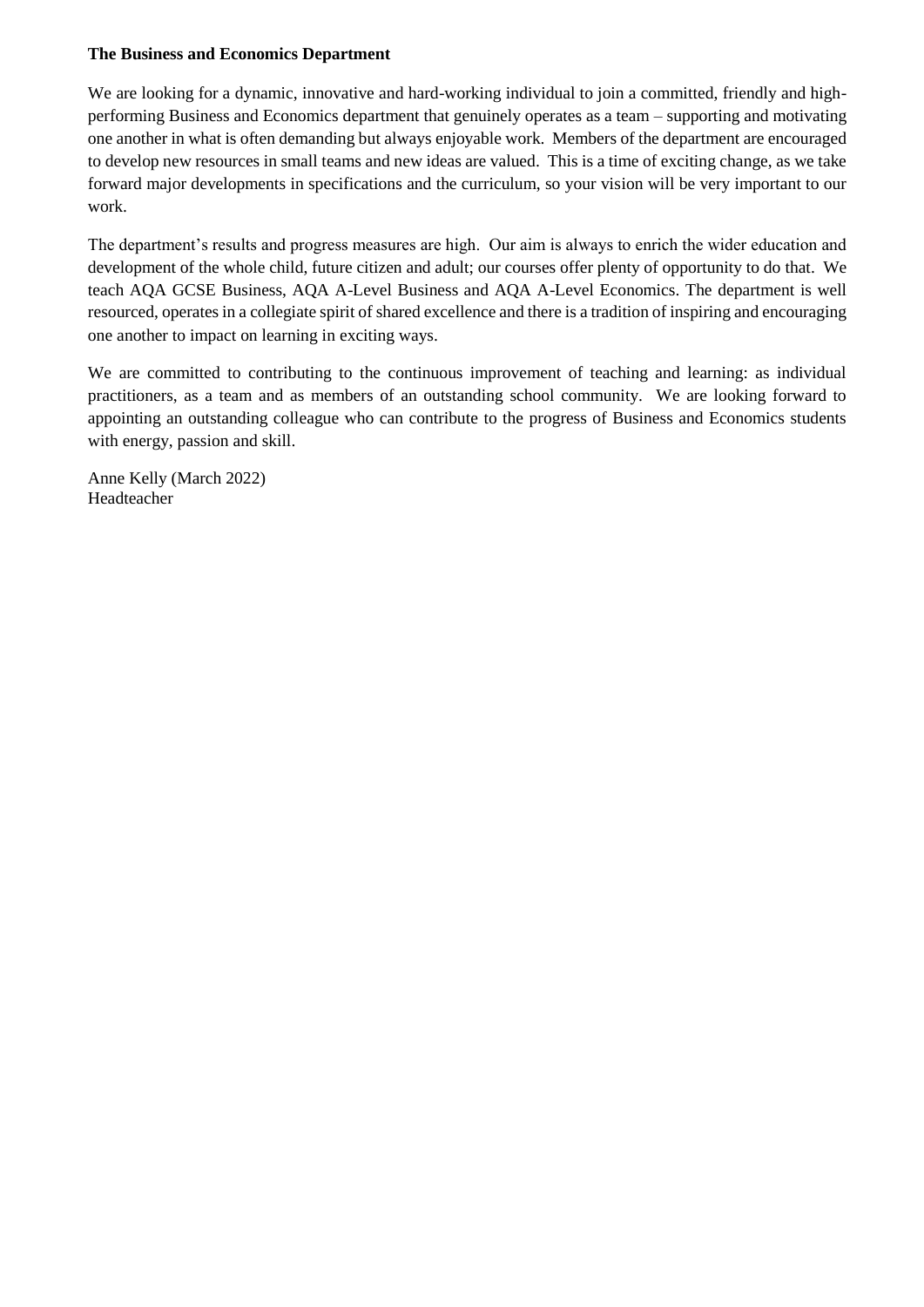### **HIGHSTED GRAMMAR SCHOOL: JOB PROFILE**

RESPONSIBILITIES FOR LEADING PROFESSIONAL

Management Role: **Subject Leader: Business and Economics– TLR 2b** Major Department: **Business and Economics**

| <b>ACTIVITY</b>   | <b>RESPONSIBILITIES</b>                                                                                                                                                                                                                                                 | <b>NOTES</b> |
|-------------------|-------------------------------------------------------------------------------------------------------------------------------------------------------------------------------------------------------------------------------------------------------------------------|--------------|
| <b>LINE</b>       | Responsible to: Senior teacher (departmental role).<br>$\bullet$                                                                                                                                                                                                        |              |
| <b>MANAGEMENT</b> | Responsible to: Head of Year (form tutor role).<br>$\bullet$                                                                                                                                                                                                            |              |
|                   | Responsible for: Subject staff<br>$\bullet$                                                                                                                                                                                                                             |              |
| <b>CURRICULUM</b> | Undertake responsibility for preparing, reviewing and keeping up to date<br>$\bullet$<br>schemes of work for all classes and years in subject area.                                                                                                                     |              |
|                   | Ensure that work set for pupils, including homework, cover-work, SEND and<br>$\bullet$<br>G&T, is challenging and that it stretches them.                                                                                                                               |              |
|                   | Ensure that clear policies and practices are in place for assessing, recording<br>$\bullet$<br>and reporting on pupil achievement, and use this information to recognise<br>pupil achievement and to assist pupils in setting targets for further<br>improvement.       |              |
|                   | Assess and review course content and teaching methods, and modify where<br>$\bullet$<br>necessary.                                                                                                                                                                      |              |
|                   | Produce a subject development plan with the involvement of relevant staff,<br>$\bullet$<br>for inclusion in the school improvement plan.                                                                                                                                |              |
|                   | Ensure that the entries, moderating procedures, coursework submissions,<br>$\bullet$<br>attainment targets and records of achievement are completed for all external<br>examinations and statutory assessments at the correct times and maintain<br>records of results. |              |
|                   | Ensure that the papers are set, reproduced, marked and moderated correctly<br>$\bullet$<br>for internal subject examinations or assessments.                                                                                                                            |              |
|                   | Establish links with other departments to promote and enhance teaching and<br>$\bullet$<br>learning.                                                                                                                                                                    |              |
|                   | Organise and contribute to extra-curricular activities to further the aims of the<br>$\bullet$<br>subject and the school.                                                                                                                                               |              |
| <b>PUPILS</b>     | Set high expectations for pupils' behaviour, establishing and maintaining a<br>٠<br>good standard of discipline.                                                                                                                                                        |              |
|                   | Accept responsibility for the work and behaviour of pupils within the subject<br>$\bullet$<br>area; operate a clearly understood system of rewards and sanctions.                                                                                                       |              |
|                   | Undertake pupil supervisory duties and cover for absent colleagues in line<br>$\bullet$<br>with school procedures.                                                                                                                                                      |              |
|                   | Monitor pupils' progress and supervise the setting and marking of work,<br>$\bullet$<br>reporting and the allocation of grades within the framework of whole school<br>policies and national requirements.                                                              |              |
|                   | Advise pupils on subject choices and career opportunities.                                                                                                                                                                                                              |              |
|                   | Assess and record each pupil's progress, including through observation,<br>$\bullet$<br>questioning, testing and marking.                                                                                                                                               |              |
|                   | Make every reasonable effort to ensure delivery of the school's Home School<br>٠<br>Agreement.                                                                                                                                                                          |              |
|                   | Undertake form tutor responsibilities as set out in the Staff Handbook.<br>$\bullet$                                                                                                                                                                                    |              |
| <b>MONITORING</b> | Monitor standards of work to include:<br>$\bullet$                                                                                                                                                                                                                      |              |
|                   | regular monitoring of the assessment of pupils and moderation of assessments<br>$\qquad \qquad -$<br>to maintain consistency;                                                                                                                                           |              |
|                   | monitoring achievement & progress of individual pupils and classes, linked to<br>$\qquad \qquad -$<br>target setting;                                                                                                                                                   |              |
|                   | ensuring that information about pupils' achievements in previous classes and<br>$\qquad \qquad -$<br>schools is used effectively to secure continuity and progression in the subject.                                                                                   |              |
|                   | Monitor the quality of teaching by using agreed criteria (see Staffing section<br>$\bullet$<br>overleaf).                                                                                                                                                               |              |
|                   | Monitor the progress made in achieving subject plans and targets, evaluate the<br>$\bullet$<br>effects on teaching and learning, and use this analysis to guide further                                                                                                 |              |
|                   | improvement.                                                                                                                                                                                                                                                            |              |
|                   | Analyse and use national, local and school data to inform expectations,<br>$\bullet$<br>targets and teaching methods.                                                                                                                                                   |              |
|                   | Evaluate the setting of expectations and targets for staff and pupils relating to<br>٠<br>pupil achievement and the quality of teaching.                                                                                                                                |              |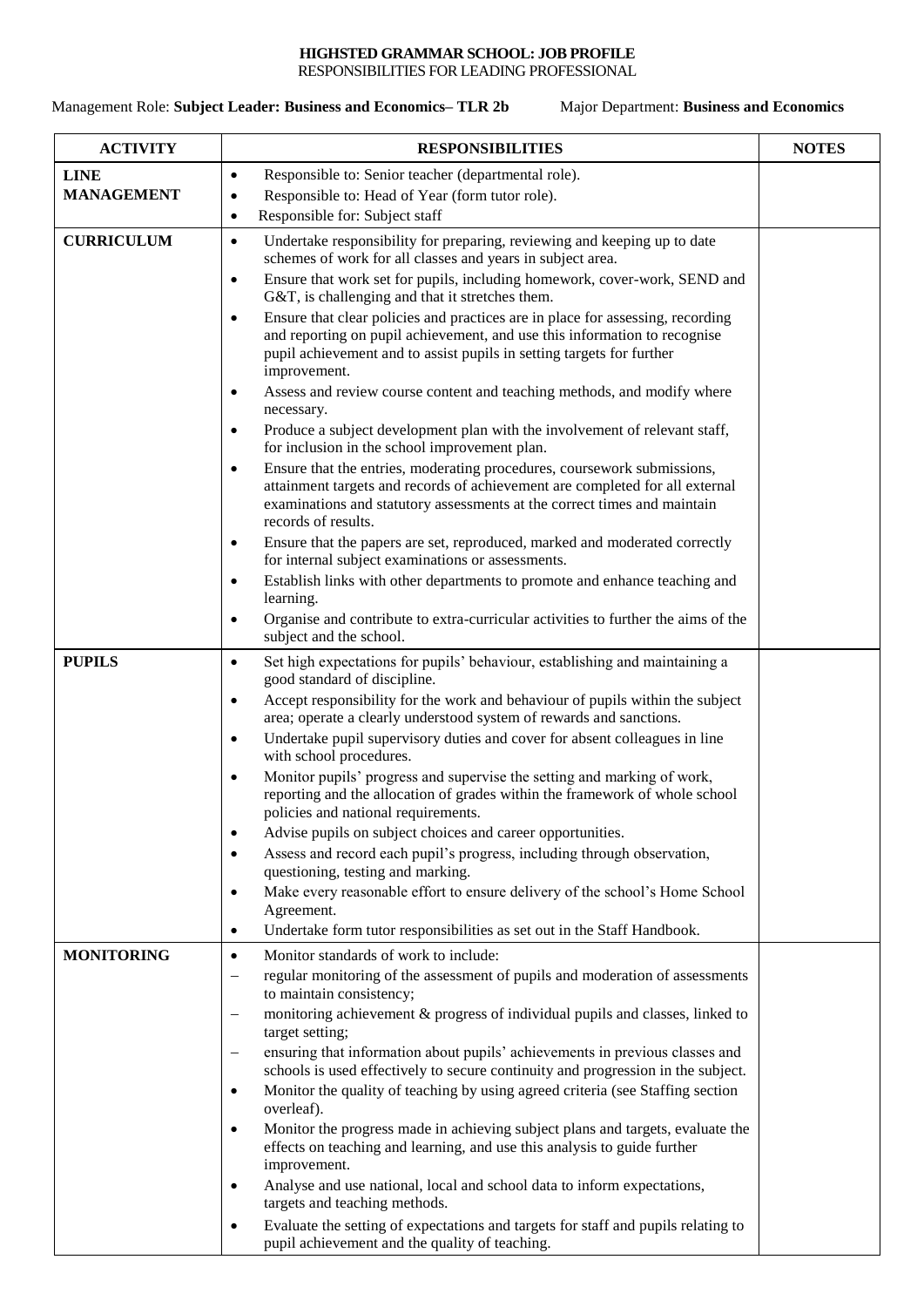| <b>COMMUNICATION</b>                | Initiate and lead departmental discussion on school subject matters, holding<br>$\bullet$                                                  |  |
|-------------------------------------|--------------------------------------------------------------------------------------------------------------------------------------------|--|
|                                     | regular meetings each term and forwarding notes to SLG.                                                                                    |  |
|                                     | Attend and contribute to one of the school's working parties and Academic                                                                  |  |
|                                     | $\bullet$<br>Board; feeding back to colleagues in subsequent meetings.                                                                     |  |
|                                     | Contribute fully to Student Focus Group discussions, feeding back details to<br>$\bullet$                                                  |  |
|                                     | department team.                                                                                                                           |  |
|                                     | Share good practice within and across departments.<br>٠                                                                                    |  |
|                                     | Ensure that form tutors, Heads of Year and Key Stage Directors are informed<br>٠                                                           |  |
|                                     | of pupils' progress as necessary.                                                                                                          |  |
| <b>EXTERNAL</b>                     | Provide parents with information about curriculum, attainment, progress and<br>$\bullet$                                                   |  |
| <b>COMMUNICATION</b>                | targets.                                                                                                                                   |  |
|                                     | Meet with parents as necessary to discuss issues arising from such<br>$\bullet$                                                            |  |
|                                     | information.                                                                                                                               |  |
|                                     | Develop and promote work with community groups in relation to advancing<br>٠                                                               |  |
|                                     | the community aspects of the school's work.                                                                                                |  |
|                                     | Liaise with SLG, governors and external groups to evaluate and develop the<br>$\bullet$                                                    |  |
|                                     | importance of business acumen for girls in the school and the local                                                                        |  |
|                                     | community.<br>Devise, through consultation, a suitable responsibility structure within the                                                 |  |
| <b>STAFFING</b>                     | $\bullet$<br>department and delegate tasks accordingly. Maintain accountability and                                                        |  |
|                                     | monitor effectiveness of such delegation.                                                                                                  |  |
|                                     | Ensure that appropriate work is set for supervised classes when subject staff<br>$\bullet$                                                 |  |
|                                     | are absent.                                                                                                                                |  |
|                                     | Monitor teaching and staff development:<br>$\bullet$                                                                                       |  |
|                                     | guide and advise individual teachers;                                                                                                      |  |
|                                     | meet with teachers to discuss their personal, professional development,                                                                    |  |
|                                     | progress and in-service training needs;                                                                                                    |  |
|                                     | report on the work and progress of teachers as required by the Headteacher;<br>$\overline{\phantom{0}}$                                    |  |
|                                     | challenge under-performance;                                                                                                               |  |
|                                     | observe colleagues at work and encourage the evaluation and sharing of good                                                                |  |
|                                     | practice;                                                                                                                                  |  |
|                                     | carry out the performance management arrangements.                                                                                         |  |
|                                     | Participate in school-based teacher training programmes and ensure that<br>$\bullet$                                                       |  |
|                                     | trainee and newly qualified teachers are appropriately monitored, supported                                                                |  |
|                                     | and assessed in relation to standards for the award of QTS, Career Entry                                                                   |  |
|                                     | Profile and standards for induction.                                                                                                       |  |
|                                     | Ensure that staff are familiar with the procedures in the department and<br>$\bullet$                                                      |  |
|                                     | school, and carry out their duties in line with agreed policies.                                                                           |  |
|                                     | Work with SEND Manager to ensure that EHCPs are used to set subject<br>$\bullet$<br>specific targets and match work well to pupils' needs. |  |
|                                     |                                                                                                                                            |  |
| <b>BUDGETS/</b><br><b>RESOURCES</b> | Manage any delegated budgets, to include:<br>$\bullet$<br>establishing staff & resource needs to fulfil specialist school aims and advise  |  |
|                                     | $\overline{\phantom{0}}$<br>SLG of likely priorities for expenditure;                                                                      |  |
|                                     | maintain oversight of departmental resources and be responsible for the                                                                    |  |
|                                     | security and storage of equipment;                                                                                                         |  |
|                                     | taking responsibility for maintenance of departmental areas and effective use                                                              |  |
|                                     | of displays.                                                                                                                               |  |
|                                     | Ensure that published safety procedures appropriate to the department are<br>$\bullet$                                                     |  |
|                                     | adhered to.                                                                                                                                |  |
| <b>OTHER</b>                        | Assume responsibility for being the point of contact regarding all aspects of<br>$\bullet$                                                 |  |
| <b>SPECIFIED</b>                    | business and economics across the school.                                                                                                  |  |
| <b>RESPONSIBILITIES</b>             | Extend the extra-curricular experience across the school by developing<br>$\qquad \qquad -$                                                |  |
|                                     | enrichment activities to promote challenge, commitment and independent                                                                     |  |
|                                     | learning;                                                                                                                                  |  |
|                                     | Community – extension to other schools and wider community groups<br>$\bullet$                                                             |  |
|                                     | relating to the enrichment programme.                                                                                                      |  |

**NOTE:** This job profile is based on Professional standards for Teachers – England (published by TDA) and is subject to the Conditions of Employment contained within the Highsted Academy Trust contract, as issued. It is reviewed regularly and aspects may be amended in negotiation with the Headteacher.

**Signed ………………………………………………… Date……………………………**